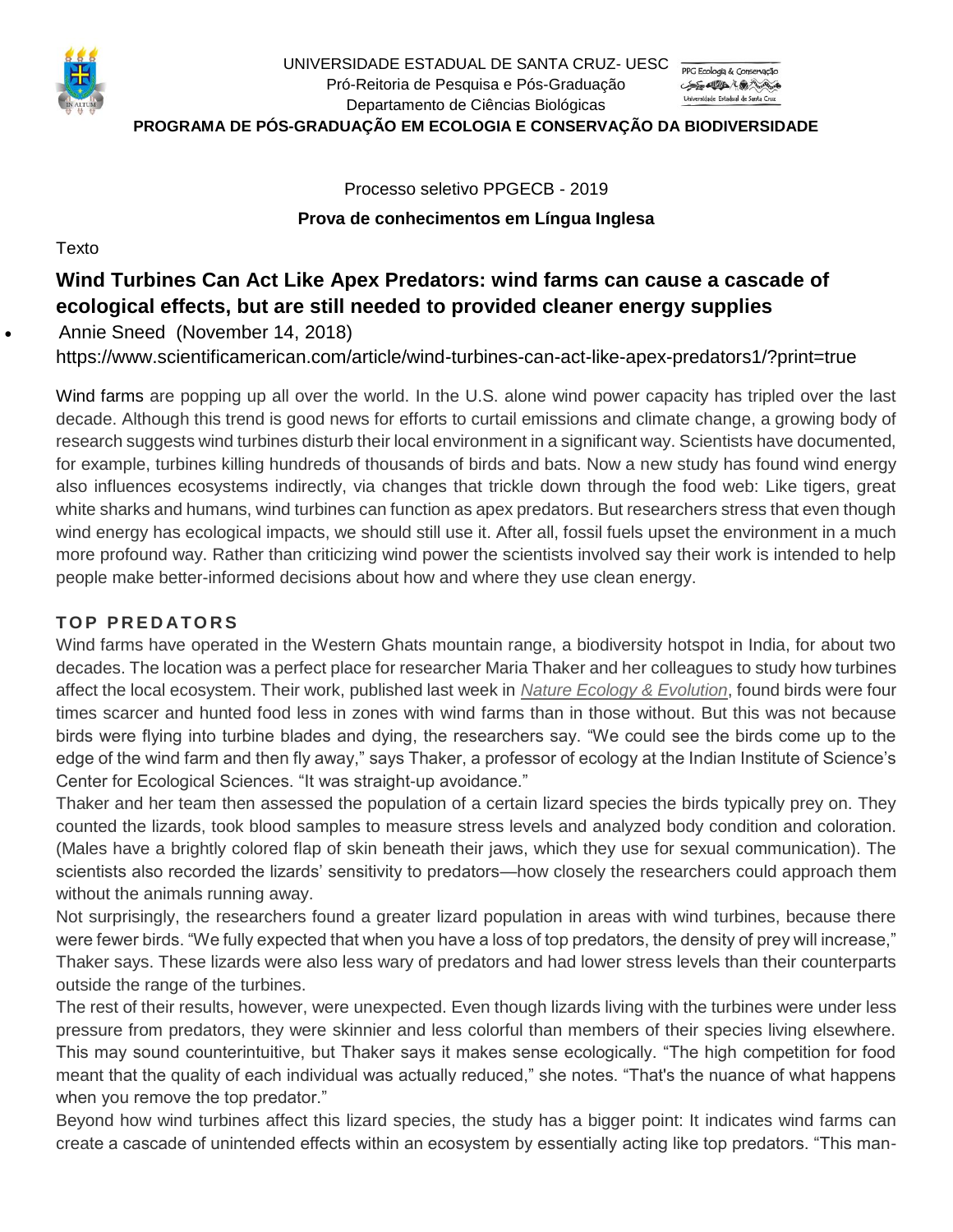

#### UNIVERSIDADE ESTADUAL DE SANTA CRUZ- UESC Pró-Reitoria de Pesquisa e Pós-Graduação CSEALLA A PORT Universidade Estadual de Santa Cruz Departamento de Ciências Biológicas **PROGRAMA DE PÓS-GRADUAÇÃO EM ECOLOGIA E CONSERVAÇÃO DA BIODIVERSIDADE**

made structure has removed a layer in the food web. That's what a top predator does—it takes out the layer below it," Thaker says. "By taking out the layer below it, the layer below *that* one is released from pressure." In the Western Ghats case this effect may even spiral beyond the lizards to the insects they eat as well as plants connected to the local food web. Wind turbines could potentially trigger this cascade effect in other ecosystems around the planet, especially ones with simpler food webs, Thaker says.

## **C L E AN E N E R G Y I M P L I C A T I O N S**

These ecological impacts are just one way wind farms can disturb the environment. The most obvious signs of trouble, which emerged years ago, were the large numbers of birds and bats killed by turbine collisions—or by [air](https://www.scientificamerican.com/article/wind-turbines-kill-bats/)  [pressure changes](https://www.scientificamerican.com/article/wind-turbines-kill-bats/) associated with the turbines. Turbines are believed to kill between [140,000 and 500,000](https://www.fws.gov/birds/bird-enthusiasts/threats-to-birds/collisions/wind-turbines.php) birds each year in the U.S. The estimate for bats is even higher: One study puts the nation's total between [651,000](https://wildlife.onlinelibrary.wiley.com/doi/abs/10.1002/wsb.260)  [and 888,000](https://wildlife.onlinelibrary.wiley.com/doi/abs/10.1002/wsb.260) deaths per year. Of course, those numbers seem relatively small when compared with the number of birds that die after flying into buildings—an estimated [365 million to 988 million](https://www.fws.gov/birds/bird-enthusiasts/threats-to-birds/collisions/buildings-and-glass.php) each year in the U.S. alone. And according to [one study,](https://www.tandfonline.com/doi/pdf/10.1080/1943815X.2012.746993) fossil-fueled power plants in this country kill about 24 million birds a year.

In addition to direct collisions, scientists have also observed other indirect effects—such as several species of birds being displaced by wind turbines. There is also evidence some mammals avoid areas with wind turbines or have higher stress levels when near them, Thaker says. "We know that there's quite a wide variety of adverse or negative effects that wind farms can have on wildlife," says Scott Loss, an assistant professor of global change ecology and management at Oklahoma State University who was not involved in the new study. This may occur on a larger ecological scale as well. "Wind turbines fragment [the landscape], change the soundscape and airspace, and can change the amount of human activity—all these things can change the habitat," notes Todd Katzner, a research wildlife biologist with the U.S. Geological Survey who did not take part in the work. Studies have also found that turbines can change the [local temperature](https://www.scientificamerican.com/article/how-wind-turbines-affect-temperature/) by mixing up the atmosphere.

But some experts say the latest study by Thaker and her team takes research on the effects of wind energy in a new and interesting direction. "This study is really cool in that it's the first I'm aware of that's suggesting an effect across more than one [food chain] level," Loss says. Katzner agrees, "They're highlighting a topic that's really important and that we don't know much about at all," he says. "This study could have important consequences for our understanding of wind energy's effects on individual species and community-level population dynamics." Both Thaker and outside experts emphasize this does not mean we should demonize or get rid of wind energy. "All types of energy extraction have environmental consequences," Katzner notes. And wind energy has important [environmental benefits:](https://www.ucsusa.org/clean-energy/renewable-energy/environmental-impacts-wind-power#.W-BvqS-ZOkY) Operating turbines emit no greenhouse gases and do not require water, for instance. Thaker says she still supports clean energy over fossil fuels because climate change poses a threat to species and ecosystems all over the world. "I'm by no means suggesting not to use clean energy," she says.

"That's not the message of my paper."

Instead, Thaker suggests decision makers seriously consider wind energy's ecological effects when deciding where to build them. "New wind farms should be put in environments that are not particularly unique, that are not rich in biodiversity, so that we can minimize the impacts," she says. "We cannot be blind to the fact that impacts do exist."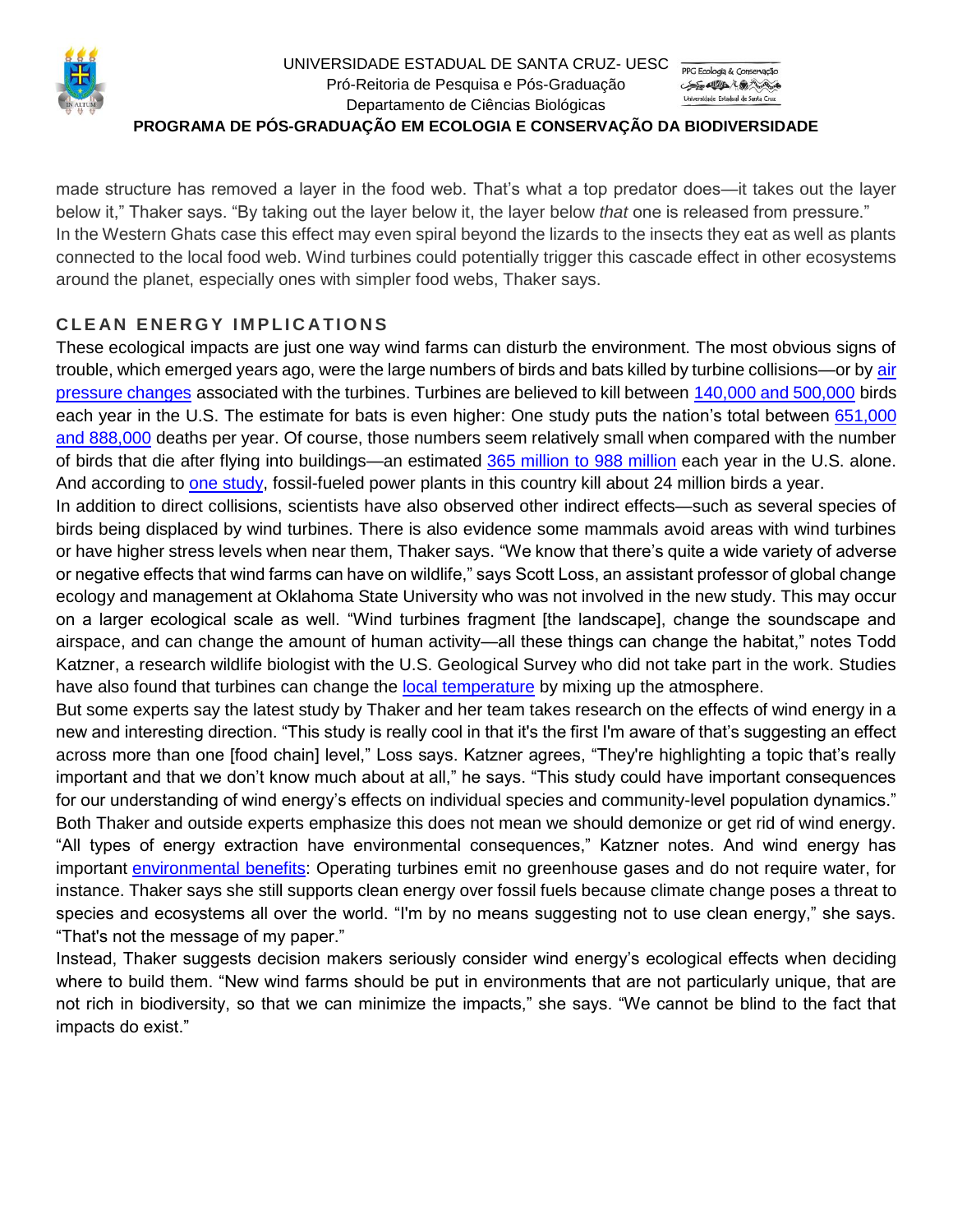

UNIVERSIDADE ESTADUAL DE SANTA CRUZ- UESC Pró-Reitoria de Pesquisa e Pós-Graduação

一番地小島大会 Universidade Estadual de Santa Cruz

Departamento de Ciências Biológicas **PROGRAMA DE PÓS-GRADUAÇÃO EM ECOLOGIA E CONSERVAÇÃO DA BIODIVERSIDADE**

### Processo seletivo PPGECB - 2019

#### **Prova de conhecimentos em Língua Inglesa**

CPF do candidato: \_\_\_\_\_\_\_\_\_\_\_\_\_\_\_\_\_\_\_\_\_\_\_\_\_\_\_\_\_ MS ( ) DR ( )

Instruções para a prova:

- 1) **Não coloque NOME nas folhas** de prova. Sua única identificação será o número de seu CPF.
- 2) A prova tem duração máxima de 2 horas.
- 3) É permitido o uso de dicionários.
- 4) Todas as questões devem ser respondidas em português.
- 5) Use caneta azul ou preta para responder. Respostas a lápis não serão consideradas.

Boa prova!

Questões:

1. (1,5) Logo nos primeiros parágrafos são indicados argumentos contra e a favor do uso da energia eólica.

\_\_\_\_\_\_\_\_\_\_\_\_\_\_\_\_\_\_\_\_\_\_\_\_\_\_\_\_\_\_\_\_\_\_\_\_\_\_\_\_\_\_\_\_\_\_\_\_\_\_\_\_\_\_\_\_\_\_\_\_\_\_\_\_\_\_\_\_\_\_\_\_\_\_\_\_\_\_\_\_\_\_\_\_\_\_\_\_ \_\_\_\_\_\_\_\_\_\_\_\_\_\_\_\_\_\_\_\_\_\_\_\_\_\_\_\_\_\_\_\_\_\_\_\_\_\_\_\_\_\_\_\_\_\_\_\_\_\_\_\_\_\_\_\_\_\_\_\_\_\_\_\_\_\_\_\_\_\_\_\_\_\_\_\_\_\_\_\_\_\_\_\_\_\_\_\_ \_\_\_\_\_\_\_\_\_\_\_\_\_\_\_\_\_\_\_\_\_\_\_\_\_\_\_\_\_\_\_\_\_\_\_\_\_\_\_\_\_\_\_\_\_\_\_\_\_\_\_\_\_\_\_\_\_\_\_\_\_\_\_\_\_\_\_\_\_\_\_\_\_\_\_\_\_\_\_\_\_\_\_\_\_\_\_\_ \_\_\_\_\_\_\_\_\_\_\_\_\_\_\_\_\_\_\_\_\_\_\_\_\_\_\_\_\_\_\_\_\_\_\_\_\_\_\_\_\_\_\_\_\_\_\_\_\_\_\_\_\_\_\_\_\_\_\_\_\_\_\_\_\_\_\_\_\_\_\_\_\_\_\_\_\_\_\_\_\_\_\_\_\_\_\_\_

\_\_\_\_\_\_\_\_\_\_\_\_\_\_\_\_\_\_\_\_\_\_\_\_\_\_\_\_\_\_\_\_\_\_\_\_\_\_\_\_\_\_\_\_\_\_\_\_\_\_\_\_\_\_\_\_\_\_\_\_\_\_\_\_\_\_\_\_\_\_\_\_\_\_\_\_\_\_\_\_\_\_\_\_\_\_\_\_ \_\_\_\_\_\_\_\_\_\_\_\_\_\_\_\_\_\_\_\_\_\_\_\_\_\_\_\_\_\_\_\_\_\_\_\_\_\_\_\_\_\_\_\_\_\_\_\_\_\_\_\_\_\_\_\_\_\_\_\_\_\_\_\_\_\_\_\_\_\_\_\_\_\_\_\_\_\_\_\_\_\_\_\_\_\_\_\_ \_\_\_\_\_\_\_\_\_\_\_\_\_\_\_\_\_\_\_\_\_\_\_\_\_\_\_\_\_\_\_\_\_\_\_\_\_\_\_\_\_\_\_\_\_\_\_\_\_\_\_\_\_\_\_\_\_\_\_\_\_\_\_\_\_\_\_\_\_\_\_\_\_\_\_\_\_\_\_\_\_\_\_\_\_\_\_\_ \_\_\_\_\_\_\_\_\_\_\_\_\_\_\_\_\_\_\_\_\_\_\_\_\_\_\_\_\_\_\_\_\_\_\_\_\_\_\_\_\_\_\_\_\_\_\_\_\_\_\_\_\_\_\_\_\_\_\_\_\_\_\_\_\_\_\_\_\_\_\_\_\_\_\_\_\_\_\_\_\_\_\_\_\_\_\_

\_\_\_\_\_\_\_\_\_\_\_\_\_\_\_\_\_\_\_\_\_\_\_\_\_\_\_\_\_\_\_\_\_\_\_\_\_\_\_\_\_\_\_\_\_\_\_\_\_\_\_\_\_\_\_\_\_\_\_\_\_\_\_\_\_\_\_\_\_\_\_\_\_\_\_\_\_\_\_\_\_\_\_\_\_\_\_\_ \_\_\_\_\_\_\_\_\_\_\_\_\_\_\_\_\_\_\_\_\_\_\_\_\_\_\_\_\_\_\_\_\_\_\_\_\_\_\_\_\_\_\_\_\_\_\_\_\_\_\_\_\_\_\_\_\_\_\_\_\_\_\_\_\_\_\_\_\_\_\_\_\_\_\_\_\_\_\_\_\_\_\_\_\_\_\_\_ \_\_\_\_\_\_\_\_\_\_\_\_\_\_\_\_\_\_\_\_\_\_\_\_\_\_\_\_\_\_\_\_\_\_\_\_\_\_\_\_\_\_\_\_\_\_\_\_\_\_\_\_\_\_\_\_\_\_\_\_\_\_\_\_\_\_\_\_\_\_\_\_\_\_\_\_\_\_\_\_\_\_\_\_\_\_\_\_ \_\_\_\_\_\_\_\_\_\_\_\_\_\_\_\_\_\_\_\_\_\_\_\_\_\_\_\_\_\_\_\_\_\_\_\_\_\_\_\_\_\_\_\_\_\_\_\_\_\_\_\_\_\_\_\_\_\_\_\_\_\_\_\_\_\_\_\_\_\_\_\_\_\_\_\_\_\_\_\_\_\_\_\_\_\_\_\_

- a. Qual o principal impacto direto documentado?
- b. Porque se afirma no texto que mesmo assim o uso desse tipo de energia deve ser utilizado?

c. Que tipo de impacto indireto foi recentemente indicado?

2. (1,5) O estudo de Thaker na India indicou redução na quantidade de aves nas fazendas eólicas. Qual a causa dessa redução, segundo a autora?

\_\_\_\_\_\_\_\_\_\_\_\_\_\_\_\_\_\_\_\_\_\_\_\_\_\_\_\_\_\_\_\_\_\_\_\_\_\_\_\_\_\_\_\_\_\_\_\_\_\_\_\_\_\_\_\_\_\_\_\_\_\_\_\_\_\_\_\_\_\_\_\_\_\_\_\_\_\_\_\_\_\_\_\_\_\_\_\_ \_\_\_\_\_\_\_\_\_\_\_\_\_\_\_\_\_\_\_\_\_\_\_\_\_\_\_\_\_\_\_\_\_\_\_\_\_\_\_\_\_\_\_\_\_\_\_\_\_\_\_\_\_\_\_\_\_\_\_\_\_\_\_\_\_\_\_\_\_\_\_\_\_\_\_\_\_\_\_\_\_\_\_\_\_\_\_\_ \_\_\_\_\_\_\_\_\_\_\_\_\_\_\_\_\_\_\_\_\_\_\_\_\_\_\_\_\_\_\_\_\_\_\_\_\_\_\_\_\_\_\_\_\_\_\_\_\_\_\_\_\_\_\_\_\_\_\_\_\_\_\_\_\_\_\_\_\_\_\_\_\_\_\_\_\_\_\_\_\_\_\_\_\_\_\_\_ \_\_\_\_\_\_\_\_\_\_\_\_\_\_\_\_\_\_\_\_\_\_\_\_\_\_\_\_\_\_\_\_\_\_\_\_\_\_\_\_\_\_\_\_\_\_\_\_\_\_\_\_\_\_\_\_\_\_\_\_\_\_\_\_\_\_\_\_\_\_\_\_\_\_\_\_\_\_\_\_\_\_\_\_\_\_\_\_ \_\_\_\_\_\_\_\_\_\_\_\_\_\_\_\_\_\_\_\_\_\_\_\_\_\_\_\_\_\_\_\_\_\_\_\_\_\_\_\_\_\_\_\_\_\_\_\_\_\_\_\_\_\_\_\_\_\_\_\_\_\_\_\_\_\_\_\_\_\_\_\_\_\_\_\_\_\_\_\_\_\_\_\_\_\_\_\_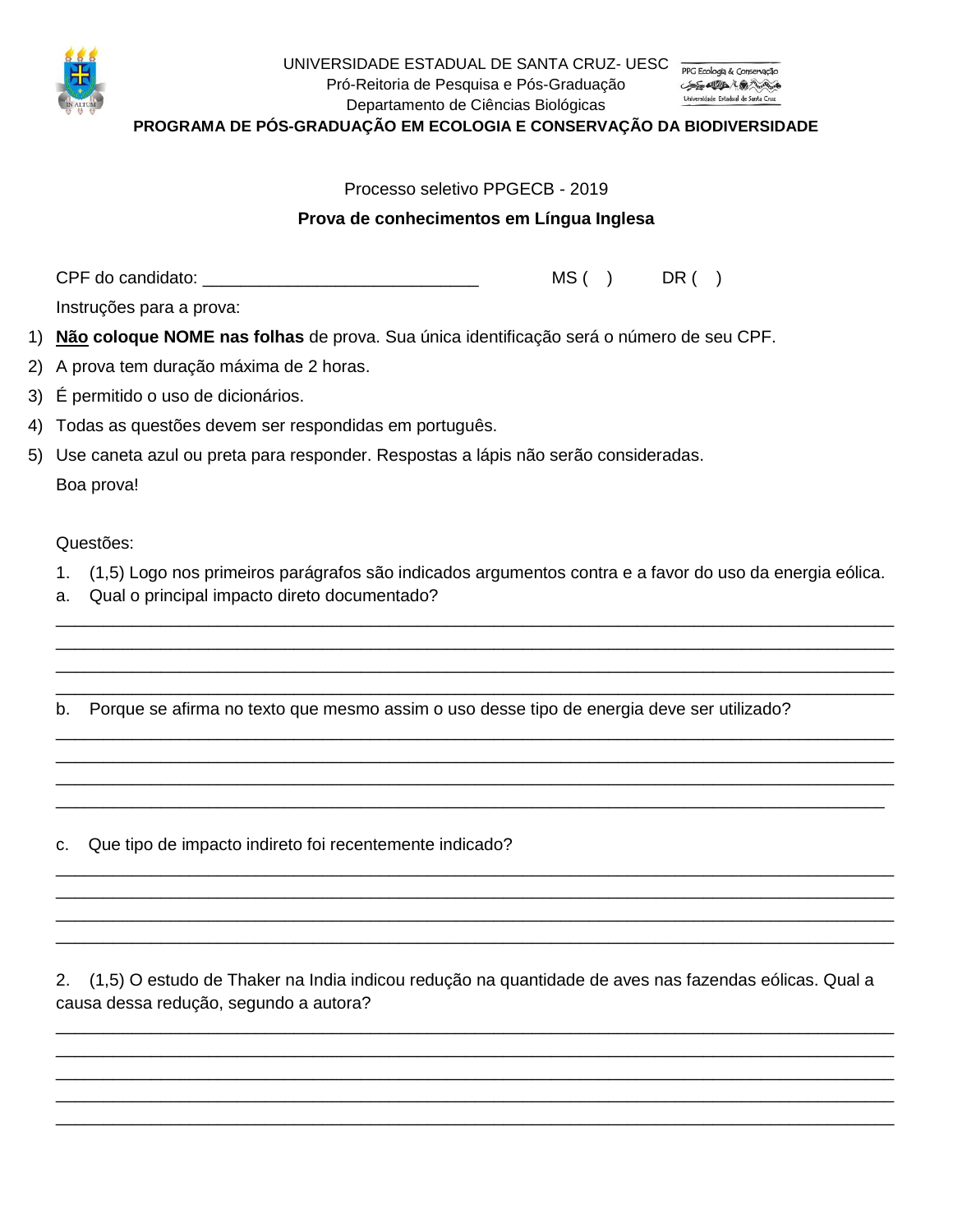

## UNIVERSIDADE ESTADUAL DE SANTA CRUZ- UESC PPG Ecologia & Conservação Pró-Reitoria de Pesquisa e Pós-Graduação Departamento de Ciências Biológicas

PROGRAMA DE PÓS-GRADUAÇÃO EM ECOLOGIA E CONSERVAÇÃO DA BIODIVERSIDADE

- (2,0) O estudo descrito no texto pesquisou também a população de uma espécie de lagarto. 3.
- Que dados foram coletados sobre os lagartos? a.

A população de lagartos se mantem a mesma nas fazendas eólicas? Por que? b.

E em termos fisiológicos? Houve alterações? Quais? C.

Por que as alterações fisiológicas foram consideradas surpreendentes? d.

(1,5) O texto compara as alterações antrópicas ocorridas nas fazendas eólicas com os efeitos em cascata 4. causados pela remoção de predadores de topo. Por que isso ocorre?

5. (1,0) A quantidade de aves mortas pelas fazendas eólicas nos EUA é impressionante, mas muito menor do que outras causas antrópicas. Compare, em termos numéricos, a mortalidade aves causada pelas turbinas eólicas, por colisões e pelo uso de combustíveis fósseis.